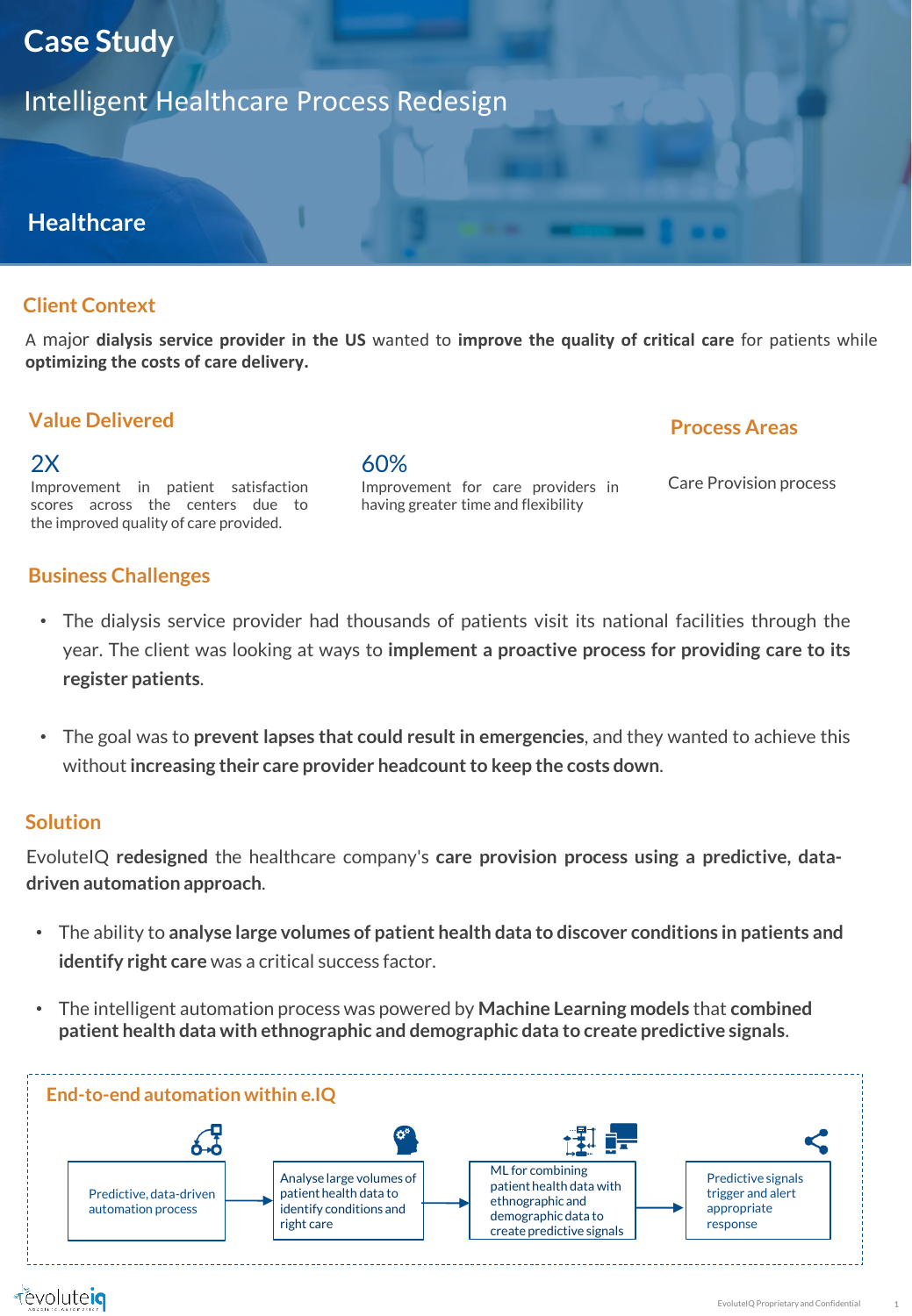# **Low-Code, No-code Hyperautomation Enablement Platform**



# **Process Flows**

Automate enterprise workflows and create seamless customer and user journeys quickly.



# **Event Flows**

Process and analyse events in real time to predict real-time threats and identify opportunities.



## **Decision Automation**

Simplify complex decision logic to make accurate decisions in changing business environments.



# **Analytics and Reporting**

Derive actionable insights for your business with robust analytics and present data in rich reports.



#### **Mobile Apps**

Create enterprise mobile applications that can work online or offline.







#### SF **Data Flows**

Handle structured and unstructured data with an easy drag-and-drop functionality.



# **Cognitive Capabilities**

Embed intelligence in the handling of process and data attributes using dynamic ML models.



# **Enterprise Connectors**

Integrate with business-critical systems quickly using pre-built and custom connectors.



### **Web Apps**

Create visually appealing and dynamic web applications using new or pre-built templates.

2